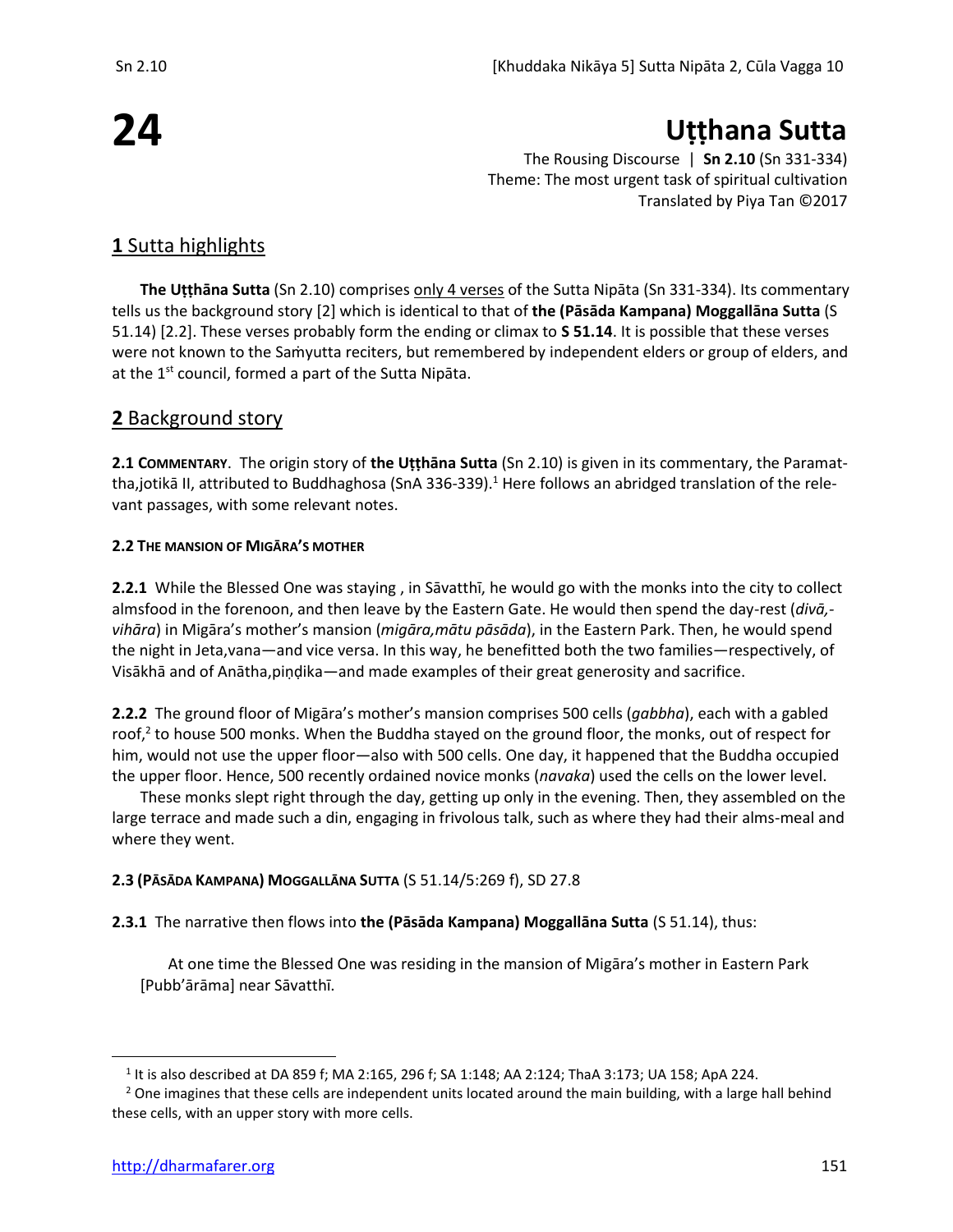**2** Now, at that time, some monks were dwelling on the ground floor. They were restless, arrogant, vain, sharp-tongued, rambling in talk, muddle-headed, without clear knowing, lacking concentration, scatter-brained, loose in faculty.<sup>3</sup>

**3** Then, the Blessed One addressed the venerable Mahā Moggallāna,

"Moggallāna, these fellow brahmacharis dwelling on the ground floor **[270]** of the mansion of Migāra's mother are *restless, arrogant, vain, sharp-tongued, rambling in talk, muddle-headed, without clear knowing, lacking concentration, scatter-brained, loose in faculty*.

Go, Moggallāna, inspire these monks with a sense of urgency!"

"Yes, bhante," the elder Mahā Moggallāna replied to the Blessed One.

Then, he performed an act of psychic wonder: with his big toe, he caused the mansion of Migāra's mother to shake, quake and tremble.<sup>4</sup> (S 51.14,2-3), SD 27.8

#### **2.3.2 The shaken monks**

**2.3.2.1 The Sutta Nipāta Commentary** on the Utthāna Sutta gives details on how Moggallāna performs his act of wonder. Following the Buddha's instruction, the elder Moggallāna immediately went into the meditation on <u>the water kasina.<sup>5</sup> Then, he touched the mansion with his toe, so that, even as it stood</u> on solid ground, it shook along with the earth on which it stands—like a ship struck by a gale.

The terrified monks panicked and ran out through the four doors of the mansion, leaving behind their robes and other possessions. The Blessed One appeared before them as if they were entering his own fragrant cell through its own door. Seeing the Blessed One, they at once saluted him, and stood there.

**2.3.2.2 The (Pāsāda Kampana) Moggallāna Sutta** narrative gives its own version of the event:

**4** Then, those monks, shocked and terrified, stood at one side and said,

"It's marvellous indeed, sirs! It's amazing indeed, sirs!

There is no wind, and this mansion of Migāra's mother has a deep foundation, well-founded, unshakable, immovable. Yet, it shook, quaked and trembled!"

**5** Then, the Blessed One approached the monks and said this to them:

"Bhikshus, why are you standing at one side, shocked and terrified?'

"*It's marvellous indeed,* bhante! *It's amazing indeed,* bhante!

*There is no wind, and this mansion of Migāra's mother has a deep foundation, well-founded, unshakable, immovable. Yet, it shook, quaked and trembled!*"

<sup>3</sup> *Uddhatā unnaḷā capalā mukharā vikiṇṇa,vācā [abhijjhālu kāmesu tibba,sārāgo, byāpanna,citto paduṭṭha,mana, saṅkappo,] muṭṭha-s,sati asampajāno asamāhito vibbhanta,citto pākat'indriyo.* This list also in **Jantu S** (S 2.25/1:61 f), where its Comy explains as follows: "**restless**" (*uddhatā*) means of a restless temperament due to perceiving unallowable as allowable, what is blameworthy as blameless (in accordance with the Vinaya), and conversely; "**arrogant**" (*unnaḷā*) means puffed up with empty conceit like a fat reed; "**vain**" (*capalā*) means vain on account of robes, bowl, adornment, etc; "**sharp-tongued**" (*mukharā*) means rough in speech; "**rambling in talk**" (*vikiṇṇa,vācā*) means unrestrained in speech, rambling aimlessly all day; "**muddle-headed**" (*muṭṭha-s,satino*) means bereft of mindfulness, without mindfulness, forgetting what has been done right here; "**without clear knowing**" (*asampajānā*) means lacking in wisdom; "**lacking concentration**" (*asamāhitā*) means lacking access and full concentration, like a ship caught in strong currents*;* "**scatter-brained**" (*vibbhanta,cittā;* Comy *vibbhanta,cittā*) means with wandering minds, like foolish deer caught in the path; "**loose in faculty**" (*pākat'indriyā*) means with open faculties due to non-restraint like when they were still laymen.  $(SA 3:257 = 1:115)$ 

<sup>4</sup> Comy says that he entered into the water-kasina meditation, emerged, and determined that the ground on which the mansion stood should become water. Then he rose into the air and struck it with his toe. (SA 3:257)

<sup>5</sup> On the water kasiṇa (*āpo,kāsiṇa*), see SD 49.5b (1.2).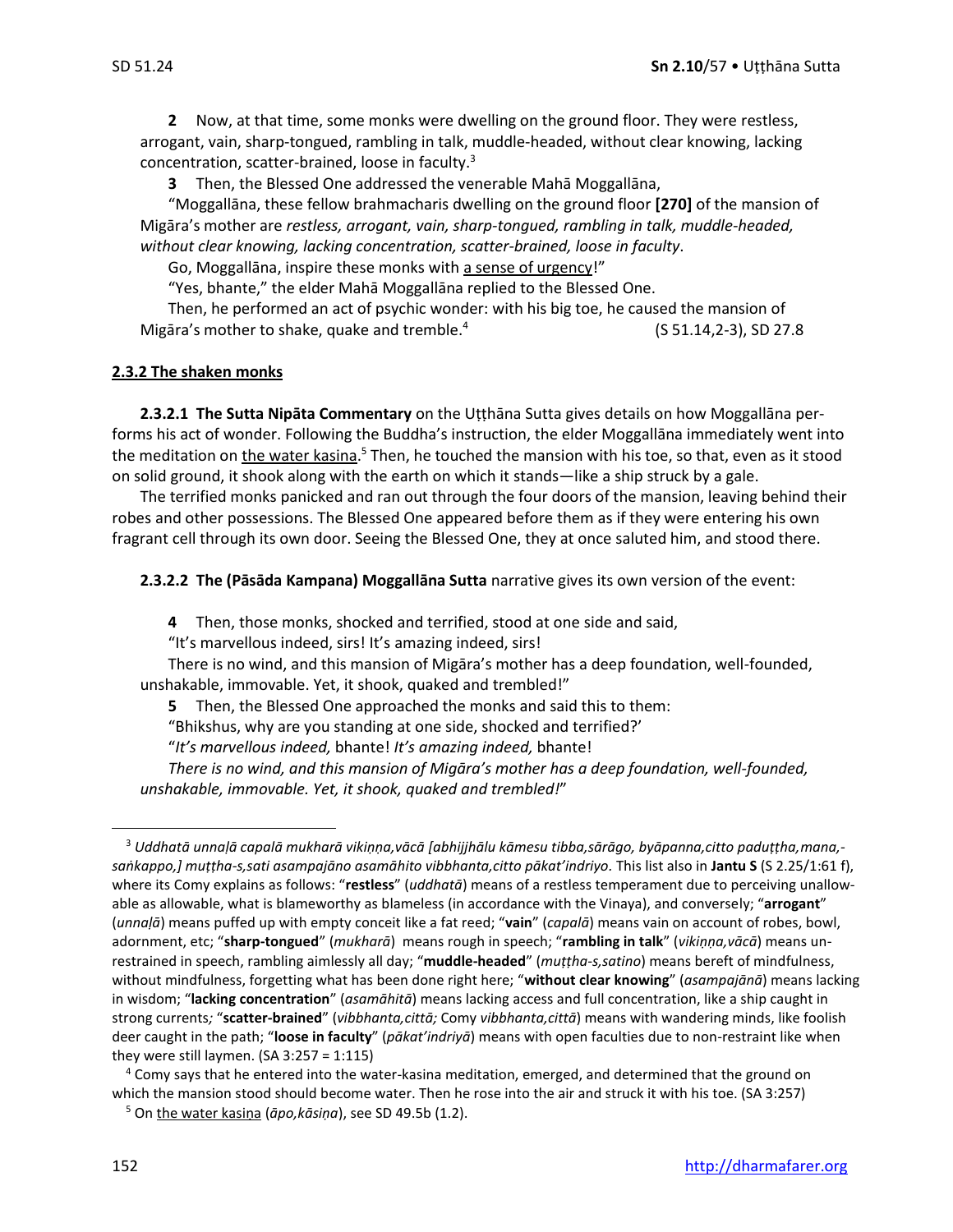What do you think, bhikshus, by having cultivated, having developed what things has the monk Moggallāna become so powerful, so mighty?"

"Bhante, our teachings are rooted in the Blessed One, guided by the Blessed One, have the Blessed One as refuge. It would be good indeed if the Blessed One were to explain its meaning. Having heard the Blessed One, the monks would remember it."<sup>6</sup> **[271]**

**7** "Then, listen, bhikshus, pay close attention to it, I will speak."

"Yes, bhante!" the monks answered the Blessed One in assent. (S 51.14,2-3), SD 27.8

#### **2.4 THE (PĀSĀDA KAMPANA) MOGGALLĀNA SUTTA TEACHINGs**

**2.4.1** The Buddha then taught the monks meditation based on **the 4 bases of success** (*iddhi,pāda*), that is, desire or will-power (*chanda*), energy (*viriya*), the mind (*citta*) and mental investigation (*vīmaṁsā*). The Blessed One taught the monks to cultivate the bases of success *endowed with concentration* gained through *a basis of success* and through striving, 7 thus:

Here, bhikshus, the monk Mogallāna has cultivated **the basis of success** (*iddhi,pāda*) *endowed with concentration gained through desire*<sup>8</sup> (*chanda*) *and through striving*, thinking,

'Thus, my **desire** will be neither too slack nor too tense, and it will neither be constricted internally nor distracted externally.'

And he is one who dwells perceiving what is after and what is before, thus:

'As before, so after; as after, so before. As below, so above; as above, so below. As by day, so at night; as at night, so by day.'

Thus, with a mind that is open and unshrouded, he cultivates a mind filled with light.<sup>9</sup>

(S 51.14,8), SD 27.8

**2.4.2** The Blessed One then teaches the monks on the 6 superknowledges (*cha-ḷ-abhiññā*), of which only the last is a direct knowledge (*aññā*), thus:

| (1) the various psychic powers,                      | iddhi,vidha                |
|------------------------------------------------------|----------------------------|
| (2) clairaudience (divine ear),                      | dibba.sota                 |
| (3) mind-reading,                                    | ceto,pariyā,ñāṇa           |
| (4) the knowledge of the recollection of past lives, | pubbe, nivāsânussati, ñāna |
|                                                      |                            |

<sup>6</sup> *Bhagavam,mlakā no bhante dhammā, bhagava nettikā, bhagava paisaraā. Sādhu vata bhante bhagavata-'eva paibhātu etassa bhāsitassa attho.Bhagavato sutvā bhkikkh dhāressant ti*. This is stock (M 1:309 f, 317, 465, 3:115; S 2:80 f; A 1:199, 4:158, 351, 5:355).

<sup>7</sup> *Chanda*, *Viriya,* | *Citta*, | *Vīmaṁsā*,*samādhi,padhāna,saṅkhāra,samannāgataṁ*.

<sup>&</sup>lt;sup>8</sup> Here, it has a neutral, even positive, sense; alt tr: "will to act; enthusiasm."

<sup>9</sup> This para is stock: *Pacchā,pure,saññī ca viharati – yathā pure tathā pacchā, yathā pacchā tathā pure; yathā adho tathā uddhaṁ, yathā uddhaṁ tathā adho; yathā divā tathā rattiṁ, yathā rattiṁ tathā divā. Iti vivaṭena cetasā apariyonaddhena sappabhāsaṁ cittaṁ bhāveti:* **Pubba S** (S 51.11/5:263 2), **Maha-p,phala S** ( S 51.12/5:267 f), **(Iddhi, pāda) Vibhaṅga S** (S 51.20/5:277 2, 278), **Magga S** (S 51.21/5:281), **(Iddhi) Moggallāna S** (S 51.31/5:288 4), **Tathāgata S** (S 51.32/5:289 2). Simply, "as before, so after," refers to evenness of practice, while "as above, so below," refers to meditation on the 31 parts. On the meaning of terms here, see **(Iddhi,pāda) Vibhaṅga S** (S 51.20/5:277) = SD 28.14. Cf *Idh'āvuso, bhikkhu āloka,saññaṁ manasi karoti, divā,saññaṁ adhiṭṭhāti yathā divā tathā rattiṁ, yathā rattiṁ tathā divā. Iti vivaṭena cetasā apariyonaddhena sappabhāsaṁ cittaṁ bhāveti*: **Saṅgīti S** (D 33,1.11(5)/3:223, where it is one of the 4 cultivations of concentration (*samādhi bhāvanā*); **Samādhi Bhāvanā S** (A 4.44/2:44), SD 24.1, for context of the meditation; **(Anussati-ṭ,ṭhāna) Udāyi S** (A 6.29/3:322), SD 24.8. Cf Pm 1:114.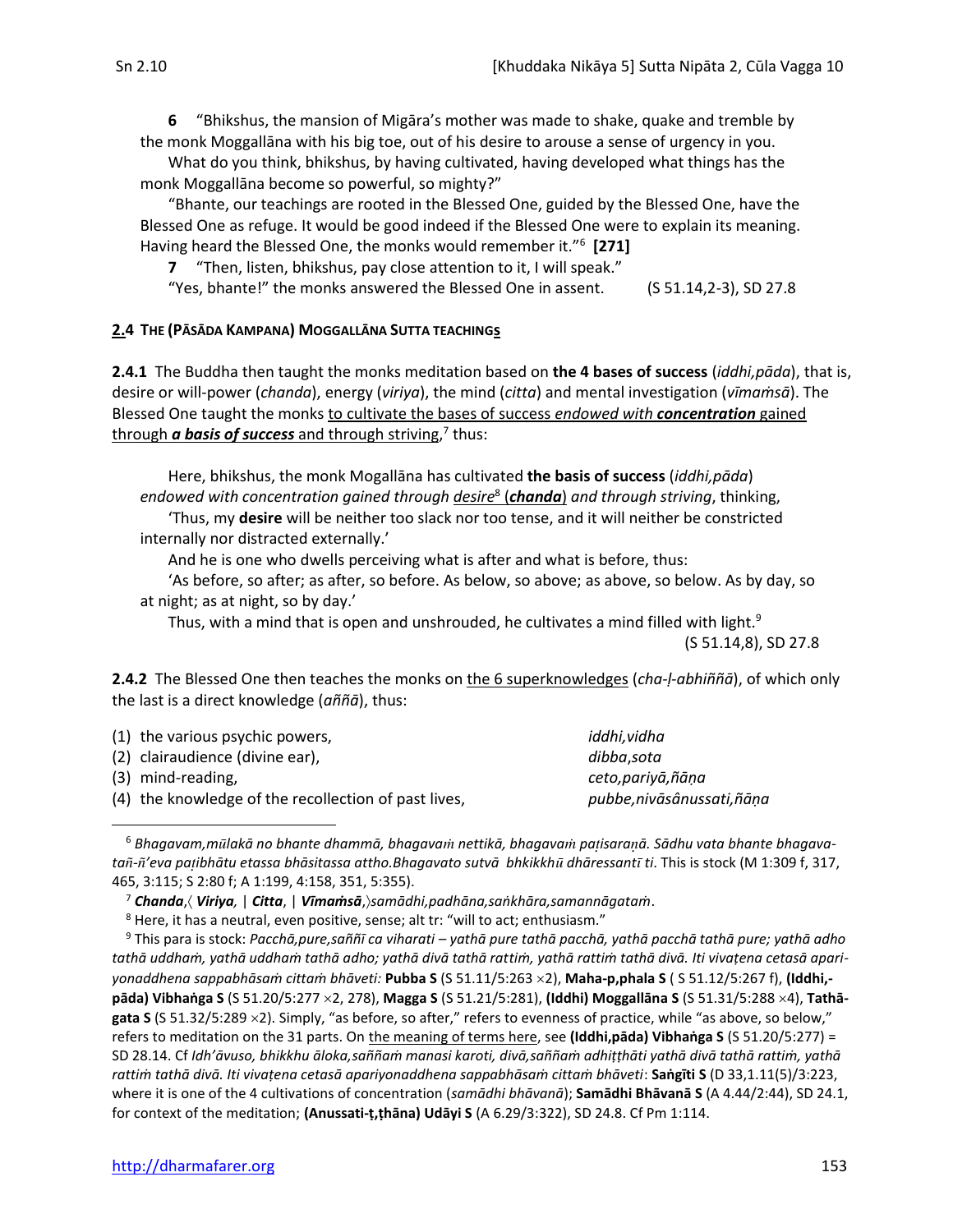- (5) the knowledge of death and rebirth or "divine eye," *cut'upapāta,ñāṇa* or *dibba,cakkhu*
- (6) the knowledge of the destruction of the mental influxes. $^{10}$

<sup>10</sup> *āsava-k,khaya,ñāṇa*

#### **2.5 COMMENTARY ON THE VERSES**

In many suttas, we find verses at their conclusion, summing up the teachings in some way or highlighting the key ideas, exhorting them to practise.<sup>11</sup> The 4 verses of **the Uṭṭhāna Sutta**, in fact, do just that: they rouse us to spiritual effort. Here are reflections on these 4 verses based on the Sutta's commentary (SnA 337-344) with some contemporary notes for our study to inspire our own practice of the Dharma here and now.

#### **2.5.1 VERSE 1** (Sn 331)

**2.5.1.1** "**Rise up!**" (*utthahatha*) [**Sn 331a**]: "Rise up from indolence, strive, make an effort, be not lazy!" (SnA 337). This is the practice of the 4 right efforts or strivings (*samma-p,padhāna*): the efforts to *prevent* an unarisen unwholesome state, to *abandon* an arisen unwholesome state, to *cultivate* an unarisen wholesome state, and to *guard* (bring to fruit) an arisen wholesome state. 12

**2.5.1.2 "Sit up!"** (*nisīdatha*) [**Sn 331a**]. The usual English translation is "Sit down!", that is, to meditate. "Having crossed your legs, sit up to direct your mind to the meditation-object." (SnA 33). Of course, "sitting" is merely a synecdoche (shorthand) for meditation, which, as mindfulness, involves all our 4 postures, that is, the practice of full comprehension (sampajāna).<sup>13</sup>

**2.5.1.3 "What good to you is sleeping? | For, what sleep is there to the afflicted(?)"** (*ko attho supitena vo* | *āturānaṁ hi kā niddā*) **[Sn 331b**].

When we are hurt in an accident or stricken with a disease that affects just a small part of our body, such as an eye ailment, we may have difficulty sleeping. Even more so when we are injured by a weapon, such as a dart (no matter what it is made of) that pierces only the surface of our flesh.<sup>14</sup>

How, then, can we sleep when we are afflicted with the diseases of numerous defilements which have arisen and hurt our whole body and, above all, our mind?<sup>15</sup> How can there be any sleep **"for those pierced by a barb, injured?"** (*salla,viddhāna ruppataṁ*) [**Sn 331cd**], when they (we) are pierced with lust, hate and delusion by the 5 darts that are the eye, ear, nose, tongue and body—when their (our) heart suffers the pain?<sup>16</sup>

**2.5.1.4 The Upaṭṭhāna Sutta** (S 9.2) contains two verses, the first of which has three identical lines, and both verses of both suttas evoke the same sentiment of spiritual urgency. These verses are spoken by a forest deity who, seeing a monk having fallen asleep during the day-rest, addresses him, thus:

<sup>10</sup> See **Miracles**, SD 27.5a (9).

<sup>&</sup>lt;sup>11</sup> The 2<sup>nd</sup> of the 9 limbs of the Teacher's teaching (*nav'aṅga satthu, sāsana*) are "poems" of mixed prose and verse, such as the Sagāthā Vagga (S 1) of the Saṁyutta Nikāya, and Kasi Bhāra,dvāja S (Sn 1.4/12-26), SD 69.6. On the 9 limbs of the Teacher's teaching, see SD 51.10 (2.1).

<sup>12</sup> On the 4 right strivings (*samma-p,padhāna*), see SD 10.16 (6).

<sup>13</sup> On clear knowing (*sampajañña*), see **Satipaṭthāna S** (M 10,8), SD 13.3 + SD 13,1 (3.6).

<sup>14</sup> On the imagery of the man wounded by a dart, see **Cūḷa Māluṅkya,putta S** (M 63,5.2-54), SD 5.8.

<sup>15</sup> See **Suppati S** (S 4.7), SD 32.14.

<sup>16</sup> There is a hint of the teaching on the "2 kinds of pain"—the bodily and the mental—for which, see **Mahā Saccaka S** (M 36,20) SD 1.12; **Sall'atthena S** (S 36.6) SD 5.5. On that "pain is natural, suffering is optional," see SD 48.9 (6.2.5); SD 51.14 (3.2.3).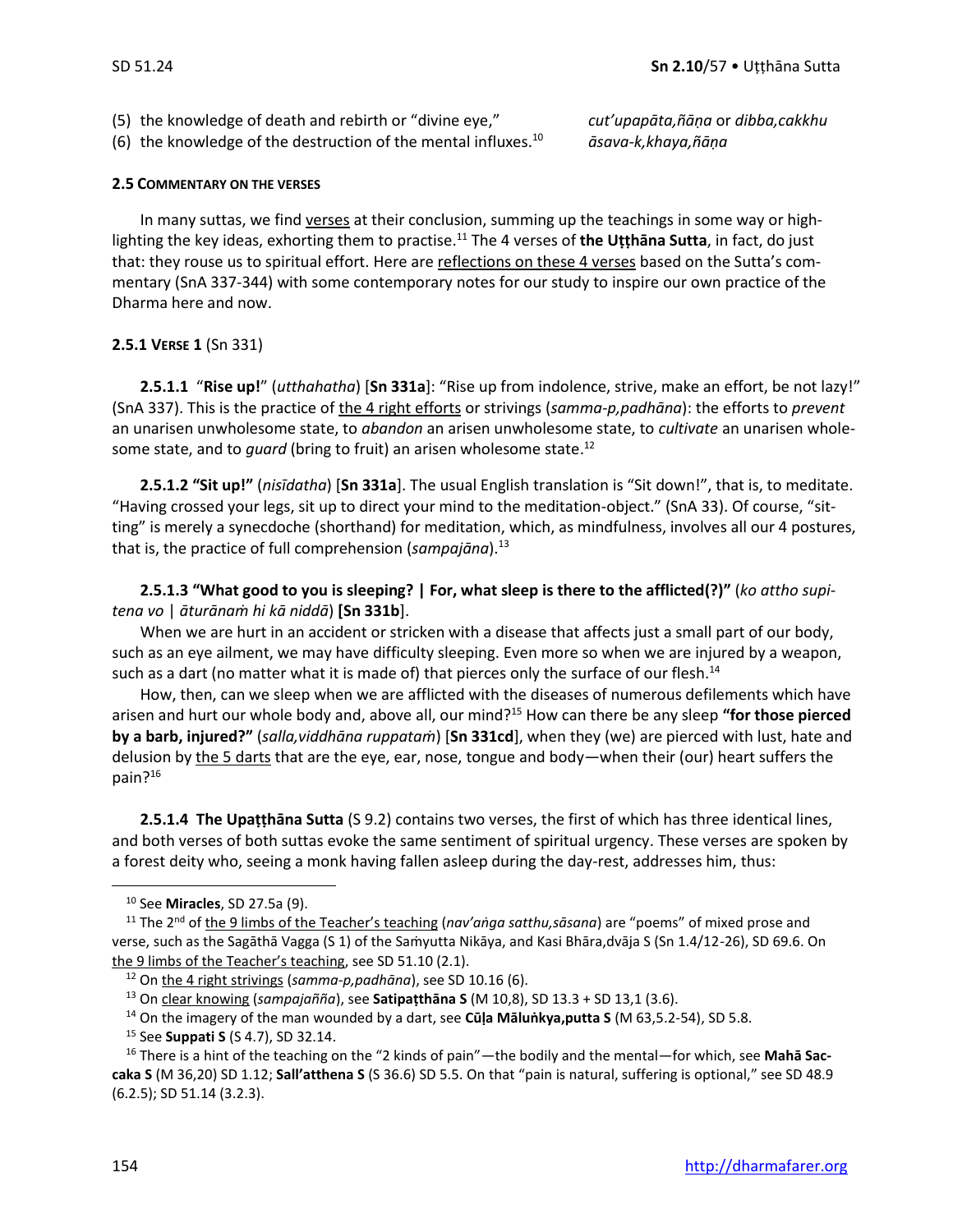(S 9.2/1:197 f), SD 112.4

|  | H. |  |
|--|----|--|
|  |    |  |

| Utthehi bhikkhu kim sesi                                                                           |       | Rise up, bhikshu! Why lie down?                                                                                                                        |
|----------------------------------------------------------------------------------------------------|-------|--------------------------------------------------------------------------------------------------------------------------------------------------------|
| ko attho supitena te                                                                               |       | What good is there for you with sleep?                                                                                                                 |
| āturassa hi kā niddā                                                                               |       | What sleep is there for the afflicted,                                                                                                                 |
| salla, viddhassa ruppato                                                                           | S 761 | pierced with a dart, injured?                                                                                                                          |
| yāya saddhāya pabbajito<br>agārasmânagāriyam<br>tam eva saddham brūhehi<br>mā niddāya vasam gamîti | S 762 | That faith by which you are a renunciant,<br>one who has left home for the homeless life-<br>grow that very faith:<br>go not under the power of sleep! |
|                                                                                                    |       |                                                                                                                                                        |

#### **2.5.2 VERSE 2** (Sn 332)

**2.5.2.1** Having spoken thus to inspire and motivate the monks, the Blessed One then said, "Rise up! Sit up! | Train yourself hard for peace. | Let not the King of Death, knowing you | to be heedless, delude you to follow his will!" [**Sn 331**]. By this is meant:

The first line (**Sn 332a**) means: We have been pierced by the dart of defilements. It is time to awaken! Why is that? This holy life (*brahma,cariya*) is the cream of life itself since it brings us the good life here, even the heavenly life hereafter. But properly cultivated, it will bring us the divine life (*brahma,vihāra*) even here and now. Rightly cultivated, it will bring us beyond the heavens, out of Māra's reach—that is, nirvana.

The holy life is also the cream of the spiritual life—the best spiritual training we can possibly have. The Teacher is still with us—within our collective memory. Even after his death, his wisdom and method are still preserved intact in the suttas and handed down by the practitioners who live after him to this day. Even today, when we see the Dharma, we see the Buddha.<sup>17</sup> The Buddha is an embodiment of the truth and reality of non-self: when we see non-self, we see the Buddha.

**2.5.2.2** We have, in the past, *slept* for a long time—on mountains, on the ground, in rough places, even on tree-tops<sup>18</sup>—all because we did not see the noble truths. Hence, we should rouse ourself to make an end of this sleeping. Let us sit and train ourself hard for the true state of peace!

Clearly here, "**sleep**" (*niddā*) is a metaphor for "ignorance" (*avijjā*) which is, in turn, a synecdoche for the subhuman state. Even with a human body, we sleep like animals,<sup>19</sup> like pretas,<sup>20</sup> like hell-beings,<sup>21</sup> like death itself.<sup>22</sup> We will examine some suttas on sleep below  $[3.1]$ .<sup>23</sup>

<sup>17</sup> This is based on the well known Buddha's saying: *Yo dhammaṁ passati, so maṁ passati* (abr): **Vakkali S** (S 22.- 87,13), SD 8.8.

 $18$  The Buddha and the arhats—being fully liberated—on the other hand, sleep very well, even when the body is hurt or in pain: see eg **Sakalika S 2** (S 4.13/1:110), SD 61.7; also **(Hatthaka) Āḷavaka S** (A 3.34), SD 4.8.

<sup>&</sup>lt;sup>19</sup> **Seyyā S** (A 4.244) mentions 4 sleeping-postures (*seyya*): those of a preta, a pleasure-lover, a lion and the Tathagata. The preta posture (*peta,seyyā*) is supine (like a corpse); sleeping on the left is the "pleasure-lover's posture" (*kāma,bhogī seyyā*); sleeping on the right is the "lion-posture" (*sīha,seyyā*); and the Tathagata's posture (*tathāgata seyyā*) is that of a lion's, but the Sutta describes it as that of a dhyana-attainer, Not mentioned in the prone position (sleeping on the belly), as most animals do. See **Seyyā S** (A 4.244/2:244 f), SD 76.6.

<sup>&</sup>lt;sup>20</sup> "Lying like a preta" (*peta,seyya*), the sleeping posture of preta or departed (*petā*), ie, lying supine like a corpse, **Seyy S** (A 4.244), SD 76.6: see **Mahā Assa,pura S** (M 39,10.2) n on "lie down lion-like," SD 10.13.

 $21$  This may be described not so much as a posture but rather having a bad dream, esp a violent one, incl sleeptalking.

<sup>22</sup> This is, of course, the "corpse posture" (called *sāv'āsana* in yoga). If this is relaxing, this is a good posture to start with, and then assume the lion-posture when we feel ready and natural about it. The allusion to death is simply by way of a reflection or perception of death (*maraṇa,saññā*), without any negative connotation.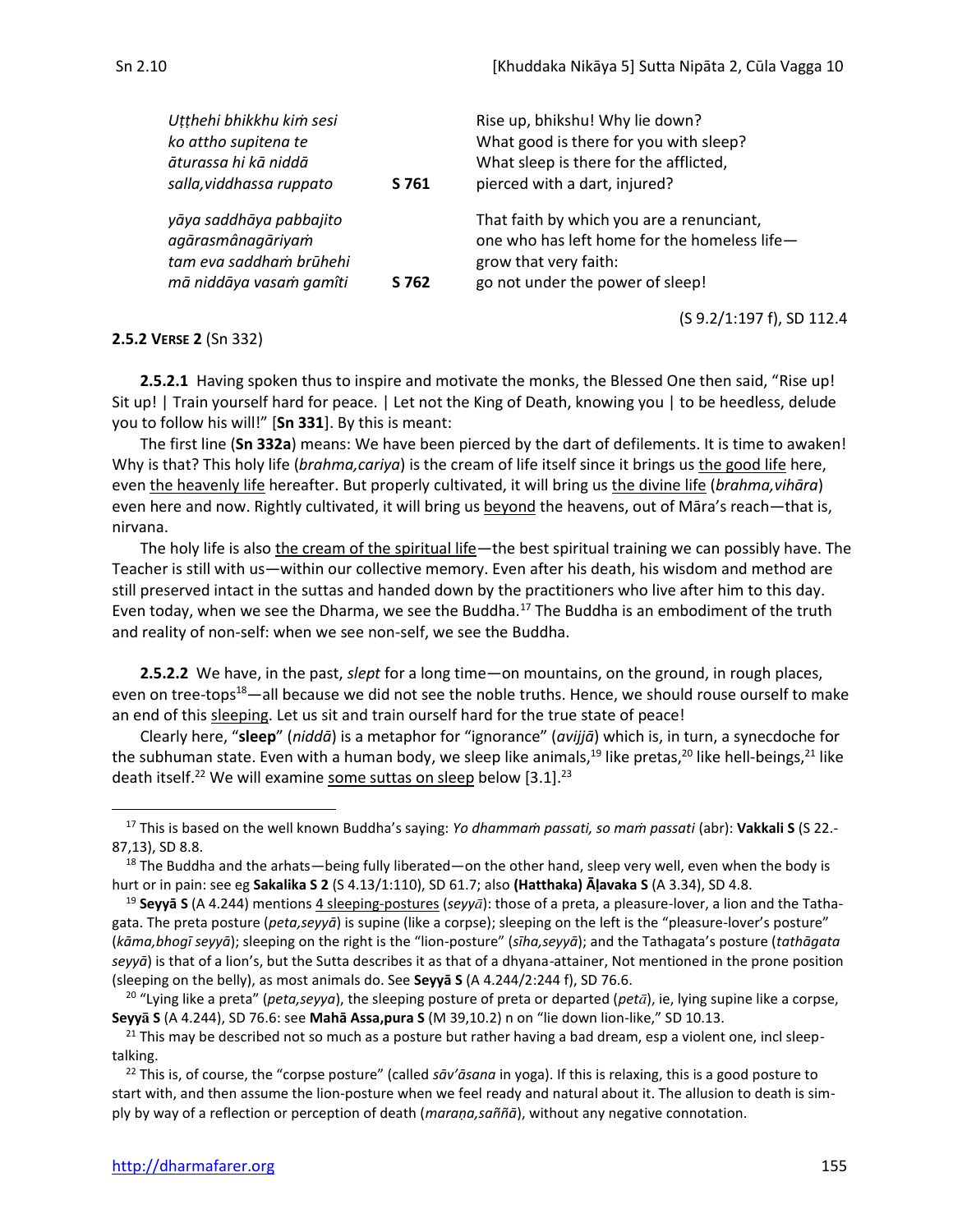#### **2.5.2.3** In line 2 (**Sn 332b**), the **peace** (*santi*) is of 3 kinds (and their applications), that is:

| (1) endless peace      | (accanta,santi)  | the peace that is nirvana;      |         |
|------------------------|------------------|---------------------------------|---------|
| (2) momentary peace    | (tad-anga santi) | the peace of meditation;        |         |
| (3) conventional peace | (sammuti,santi)  | worldly peace (based on views). | (Nm52f) |

Technically, these are "timeless peace" (*accanta,santi*), "peace of the moment"? (*tad-aṅga,santi*) and "conventional peace" (*sammuti,santi*). Here (in Sn 332), the peace of nirvana is intended.

We shall now examine each of these 3 kinds of peace—based on **the Mahā Niddesa** (Nm 52 f) commentary on the Duṭṭh'aṭṭhaka Sutta (Sn 784)—beginning with the last of the three, thus:

**(1)** What is **conventional peace** (*sammuti,santi*)? "Conventional peace" is worldly peace, which is crowd-based, political; hence, limited and short-lived. Technically, it is a peace based on our views—it is an idea-based peace—especially one based on any or more of the 62 grounds (*vatthu*) of wrong views stated in **the Brahma,jāla Sutta** (D 1).<sup>24</sup>

This set of 62 grounds of views is not a summary of all philosophical views possible, or even the essence of philosophy. It is basically an early Buddhist overview of the roots of human views based on meditation (and its misinterpretations), faith and pure speculation—in short, it is an overview of religious thought. In short, this "conventional peace" is an external peace based on ideas and ideology, not one that is experiential or internal—such as the "peace of the moment," which we shall examine next.

**(2)** What is **peace of the moment** (*tad-aṅga,santi*)? This is the most profound peace an unawakened mind can ever experience. It is an inner peace that is the fruit of dhyanic meditation or a profound plunge into the moment. In meditation, such peace becomes progressively more profound as we refine our practice, that is, gradually abandon the dhyana-factors of the 8 attainments (*attha,samāpatti*), <sup>25</sup> thus:

| The attainments                     | Dhyana-factors abandoned <sup>26</sup>                                      |
|-------------------------------------|-----------------------------------------------------------------------------|
| $1st$ dhyana                        | - the mental hindrances <sup>27</sup>                                       |
| $2nd$ dhyana                        | - initial application and sustained application <sup>28</sup>               |
| 3rd dhyana                          | - joy or zest (pīti) <sup>29</sup>                                          |
| 4 <sup>th</sup> dhyana              | - pain and pleasure <sup>30</sup>                                           |
| The base of nothingness             | - perceptions of space, of form, of impingement, of diversity <sup>31</sup> |
| The base of boundless space         | - perception of the base of nothingness                                     |
| The base of boundless consciousnsss | - perception of the base of boundless space                                 |
| The base of neither-perception-     |                                                                             |
| nor-non-perception                  | - the perception of the base of boundless conscious                         |

<sup>23</sup> For a sutta fully applying the bestial imagery of *creeping*, see **Samsappanīya Pariyāya S** (A 10.205), SD 39.7.  $24$  D 1/1-46 (D 25).

<sup>25</sup> For details on the 8 attainments, see **(Anupubba) Vihāra S 1** (A 9.32), SD 95.1; SD 8.4 (12.3).

<sup>26</sup> For overview, see SD 8.4 (5.5), Fig 5.5. On dhyana-factors (*jhān'aṅga*), see **Dhyana**, SD 8.4 (5): see separately under each dhyana.

<sup>27</sup> The mental hindrances (*nīvaraṇa*) are sensual desire, ill will, restlessness and worry, sloth and torpor, and doubt. See *Nīvaraṇa*, SD 32.1; **(Nīvaraṇa) Saṅgārava S** (S 46.55), SD 3.12.

<sup>28</sup> *Vitakka,vicāra,* see SD 8.4 (6.1+6.2).

<sup>29</sup> On "joy" or "zest" (*pīti*), see SD 8.4 (6.3).

<sup>30</sup> Physical pain and pleasure are already transcended with the overcoming of the 5 hindrances. Here, mental pain and pleasure (sorrow and joy) are meant: see SD 8.4 (5.4.2).

<sup>31</sup>This and the foll three refer to the 4 formless attainments (*arūpa samāpatti*): see **Paṭhama Jhāna Pañha S** (S 40.1) SD 24.11 (5).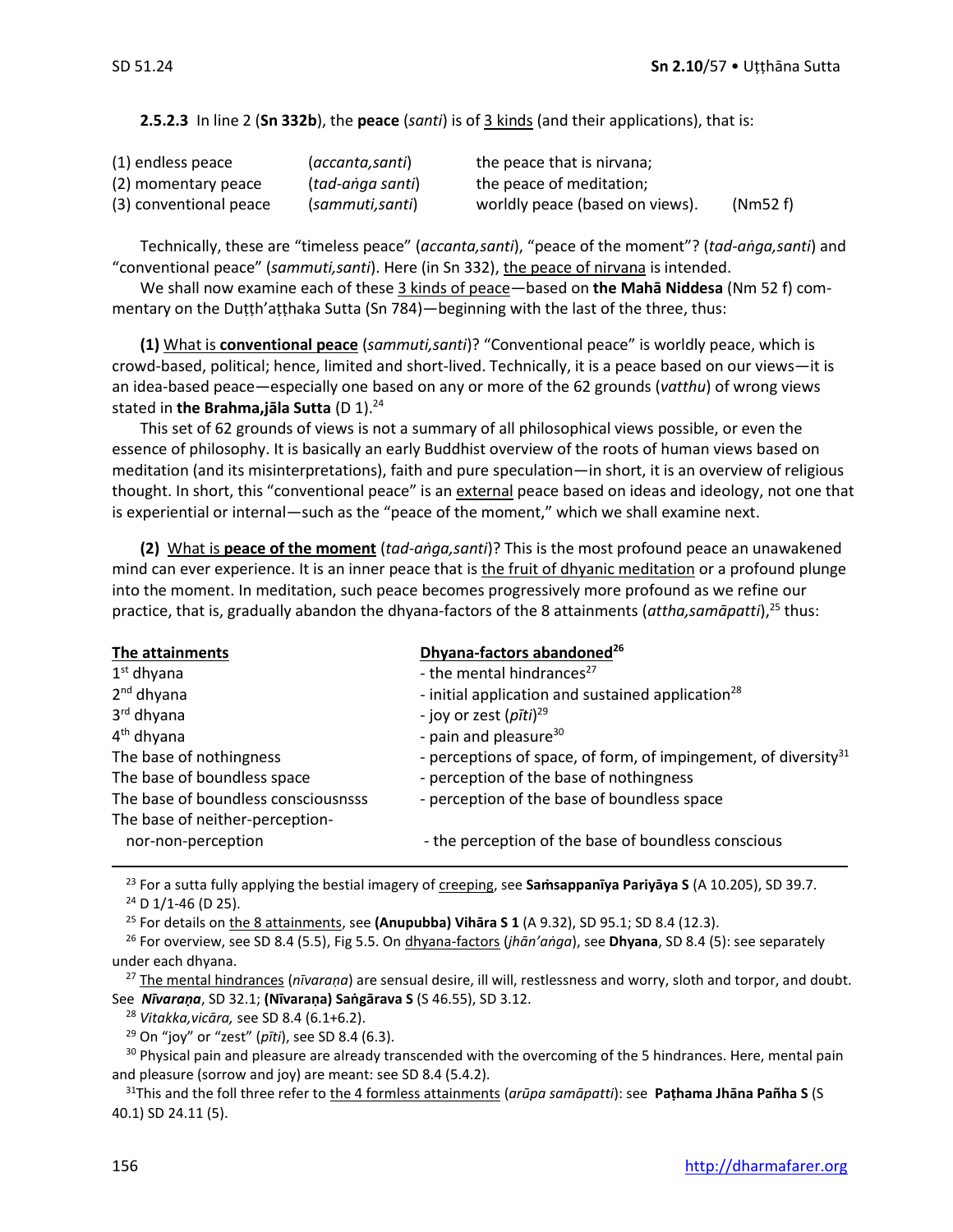These progressive states of meditative peace arise from our ability to fully stay in the moment and savour its peace. We can call this a "momentary peace," but since it is longer lasting than conventional peace, we can invent a new term for it: **momental peace**, the blissful inner peace of focused meditation, a profound and blissful peace when we truly and fully plunge into the moment of reality.

**(3)** What is eternal peace (*accanta,santi*)<sup>32</sup>? This is the peace that is nirvana. It is "eternal" (*accanta*) in the sense of "having nothing to do with time" (*akālika*), time-free. <sup>33</sup> It is the ultimate peace in the sense of the stilling of all volitional activities (no more present karmic actions and their results); the abandoning of all acquisitions;<sup>34</sup> the destruction of craving; dispassion; cessation; nirvana.<sup>35</sup> In short, it is the non-conditioned peace that is nirvana.<sup>36</sup>

**2.5.2.4** Hence, we should "**train (ourself) hard for peace**," for the attaining of nirvana. Why? "**Let not the King of Death, knowing you | to be heedless, delude you to follow his will**." [Sn 332bcd]. Whenever we think, speak or act with *greed, hate or delusion*, we are under Māra's power: we act on his behalf. We are doing Māra's bidding. Then, we lose all our self-control—we have handed our remote to Māra.

#### **2.5.3 VERSE 3** (Sn 333)

**2.5.3.1** We must at once work to free ourself from Māra's influence. Rather than fall under his control, we should "**cross over this attachment**," abandon this clinging to existence, this craving for the enjoyment of life as we see—or sense—it with our worldly senses. This existence is diffuse, diverse, extensive: it spreads us out thinly, as it were, over a wide and variant crowdedness, to which are drawn and "**stuck to which, by which gods and humans, remain wanting**" [Sn 333bc]. We run after forms, sounds, smells, tastes, touches and thoughts: we are dependent on them, stuck to them. We end up being nothing but "them"—these senses, sense-objects, and so on. $37$ 

**2.5.3.2** "**Let not the moment elude you!**" [Sn 333d]. Do not miss this chance for living the life of a recluse, for being a true practitioner. "**When the moment is gone**" [Sn 333e]—when the opportunity misses us, or when we miss the opportunity—then, it is said of us: "**they sorrow, | finding themselves in hell!**" [Sn 333f].

This "hell" or state of loss (*apāya*) is when our mind falls *below the human state*, and we conduct ourselves *here and now* like ever-hungry addictive pretas (*peta*), or predictable habitual animals (*tiracchāna*), or violently exploitative titans (asura), or the self-harming destructive hell-beings (niraya).<sup>38</sup> These states are real enough—we read about them almost everyday in our newspapers, and see them in our newscasts and social media.

These are states totally devoid of any true pleasure or real joy, where we sorrow and regret, then we lament: "We've failed to do good!" As such, the Buddha exhorts us:

<sup>32</sup> *Accanta* (Skt *atyanta* = *ati-anta,* "beyond ends"), "(temporal) absolute, perpetual, uninterrupted, always" *=*  <sup>33</sup> On nirvana as *akālika*, see SD 15.9 (2.3).

<sup>34</sup> "Acquisitions" (*upadhi*), the fuel of life, what we see as the meaning and purpose of our worldly life. It is the objects of the "ignoble quest" (*anariya pariyesanā*): **Ariya Pariyesanā S** (M 26,5-11), SD 1.11.

<sup>35</sup> See **Viveka,nissita,** SD 20.4.

<sup>36</sup> On nirvana as "non-conditioned" (*asaṅkhata*), see SD 50.1 (3.3.2).

<sup>37</sup> See **Sabba S** (S 35.23), SD 7.1.

<sup>38</sup> They are the 4 states of deprivation (*catu apāya*) (KhpA 189). On these 4 subhuman states, see SD 2.22 (1.7).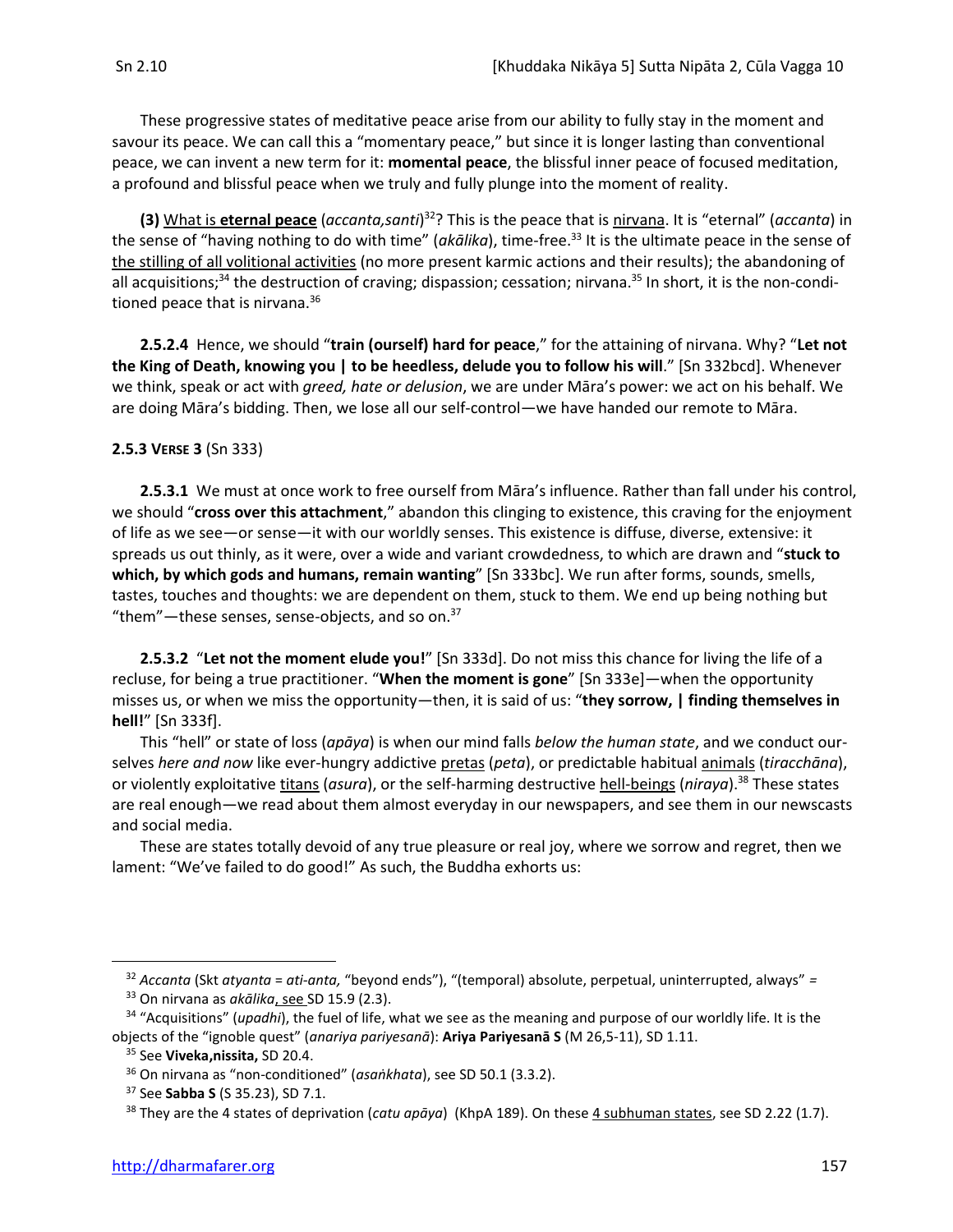Bhikshus, $39$  whatever a teacher should do out of compassion for the good of disciples, for the sake of their welfare, this has been done to you by me.

These, bhikshus, are the foot of trees; these are empty abodes. Meditate,<sup>40</sup> bhikshus! Be not heedless! Regret not later!

This is our instruction to you."<sup>41</sup>

(S 35.146/4:132 f), SD 4.12

#### **2.5.4 VERSE 4** (Sn 334)

**2.5.4.1** Having inspired and motivated the monks (and us) to practise Dharma—to live the moral life and cultivate the mind—the Buddha then utters the last verse (**Sn 334**), beginning with "**Negligence is dust (this is ever so)!**" [Sn 334a]. In simple terms, negligence is a lack of mindfulness (*asati*). Negligence is dust (*raja*) because it defiles the mind with *ignorance*, and blinds the heart with *craving*—just as when dust gets into our eyes, we feel uncomfortable and are unable to see very well, if at all.

**2.5.4.2** Furthermore, **dust** tends to attract more dust, so that it collects and piles up, and over time, we have heaps of rubbish! What does this mean? Some of us may think, "We are still young. We'll learn and understand Dharma later." Even in youth, negligence is *dust*, as already explained [2.5.4.1]; and the dust builds up into layers in middle age, and in old age, we have piles of rubbish!<sup>42</sup> Hence, the Buddha says: "**Negligence is pursued by dust**" [Sn 334c].

**2.5.4.3** Most people would often "sow their wild oats" when young or even when not so young, scoffing at spiritual practice. However, when some tragic event occurs, they have to taste the bitter fruits. Then, they turn to religion. If they meet some wise and compassionate teacher, they happily walk the path as did the early saints. The sad reality is that because they understand so little or nothing about the reality of religion, they tend to seek the kind of teacher who fits their ignorance and craving—they find a guru who is, as it were, in their own image. Then, they are disappointed all over again, or worse.

The point is clear: Never place the teacher above the Dharma. Whether we seek the Dharma when we are young, middle-aged or elderly, we should **always place the teaching (the Dharma) above the teacher**. This is our best assurance even when the teacher errs (they often do, whether we notice it or not). We must clear away the dust (*rajo'haraṇaṁ*),<sup>43</sup> or the dust will pile up into heaps of rubbish! Then, our life is a dump.

Given the opportunity, we should learn and practise the Dharma in the prime of life, so that we mature with a growing understanding of it, we also see the true nature of religion and views. Then, we are

<sup>39</sup> The vocative "bhikshus" (*bhikkhave*; sg *bhikkhu*) addresses all attending (anyone who can read this): SD 4.9 (5.3); SD 13.1 (3.1.1); or any meditators: **Satipaṭṭhāna S** (M 10,3A) n, SD 13.3.

<sup>40</sup> "Meditate!" *jhyatha,* lit "cultivate *jhna*" (M 1:45, 118; S 4:133, 4:359, 361, 362, 368, 373; A 3:87, 89, 4:139, 392)*.* Syn *bhāvetha* (2nd pl), "cultivate!" See **Buddha Discovers Dhyana**, SD 33.1b (3.3.2).

<sup>41</sup> This is stock: **Sallekha S** (M 8,18/1:46), SD 51.8; **Dvedhā,vitakka S** (M 19,27/1:118), SD 61.1; **neñja,sappāya S** (M 106,15/2:266 f), SD 85.13; **Indriya,bhāvanā S** (M 152,18/3:302), SD 17.13; **(Nava Purāṇa) Kamma S** (S 35.146/- 4:133), SD 4.12; **Kāya S** (S 43.1/4:359), SD 12.21(1); & all suttas in the same **Asakhata Sayutta** (S 43.2-44/4:360- 373); **Bhikkhu'upassaya S** (S 47.10/5:157), SD 24.2; **Dhamma,vihārī S 1** (A 5.73/3:87), SD 44.4; **Dhamma,vihārī S 2** (A 5.74/3:89), SD 44.5; **Araka S** (A 7.70,4/4:139), SD 16.17; cf **Mahā Palobhana J** (J 507). The sentence "regret not later" (*mā pacchā vippaisārino ahuvattha*), in the second para, also occurs at **Mahā,parinibbāna S** (D 16,5.19+20/ 2:147, 16,6.5/2:155 ×3, the Buddha's last words) = **Kusinārā S** (A 4.76/2:79 f); **Devatā S** (A 9.19/4:392), SD 57.14; cf **Mahā Palobhana J** (J 507). For comy, see MA 1:195 f; SA 3:111 f, 266 f.

<sup>42</sup> On the difficulties of going forth or practising Dharma in old age, see **Dullabbha Vuḍḍha,pabbajita S 1+2** (A 5.59 + 5.60), SD 51.15(1.2a+1.2b).

<sup>43</sup> See **Vuṭṭha Vass'āvāsa S** (A 9.11,4.5/4:376), SD 28.2a.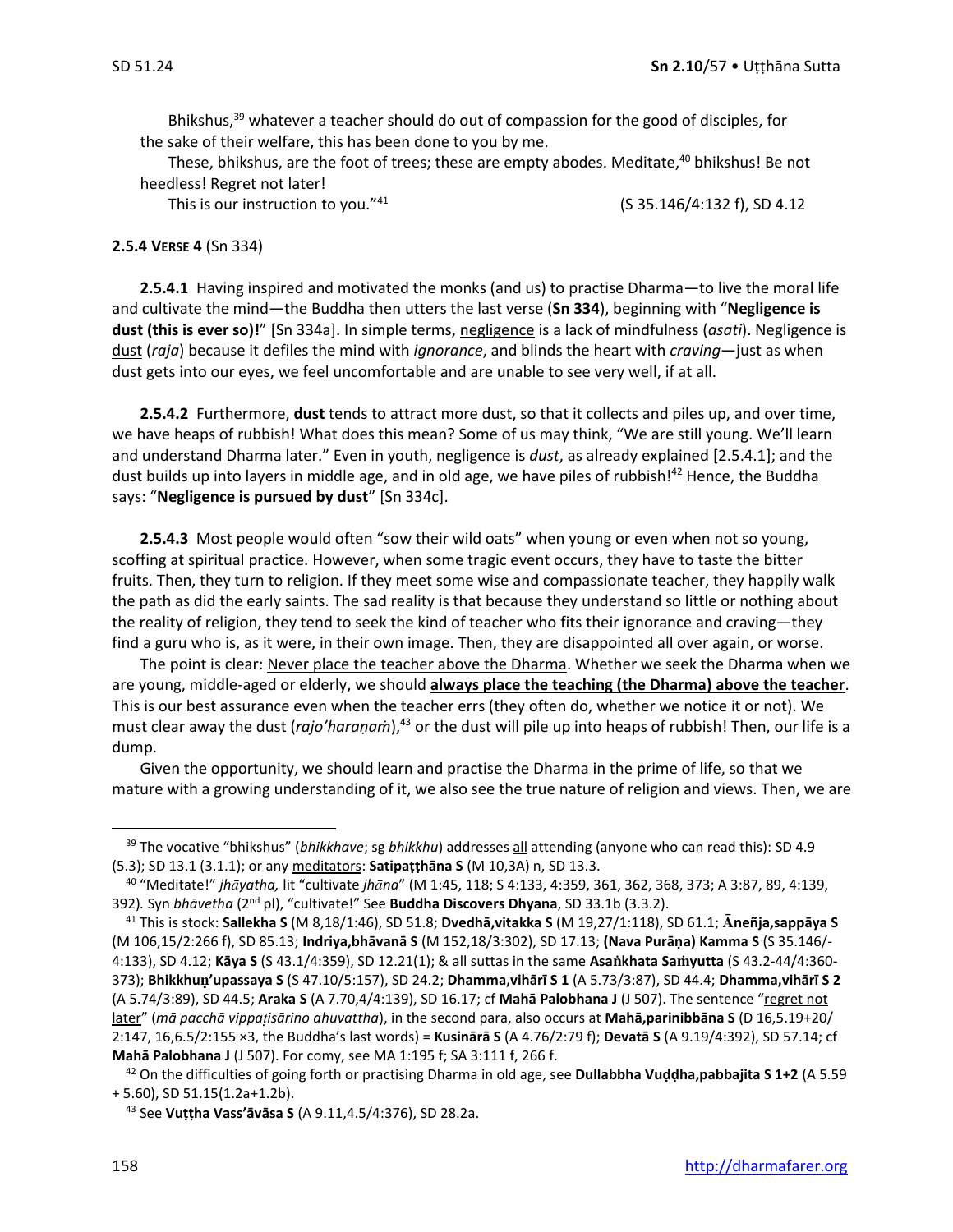likely to age with insight and peace, building up our Dharma practice, living a joyful life—like the full moon in a cloud-free night sky.<sup>44</sup> (Dh 173+382)

**2.5.4.4** Having criticized the monks for being negligent, warning them of its dangers, and instructing them to be vigilant, the Buddha then, says: "**By vigilance and knowledge | one should remove one's dart**" [Sn 334cd]. The meaning of this is clear: negligence is always dust. While negligence is the absence of mindfulness, **vigilance** or heedfulness (*appamāda*) is the *presence of mindfulness* in our daily life*.*

By "**knowledge**" (*vijjā*) is meant clear knowing (*sampajañña*). If we see mindfulness as our constant awareness of impermanence, then clear knowing is understanding how impermanence operates, every moment, in what is before and within us. Mindfulness and clear knowing should work together in all (*sabba*) our experiences.

Being mindful means that we are *present* in our every action; clearly knowing means that we understand our experiences—seeing, hearing, smelling, tasting, touching and thinking—are all impermanent, rising and falling, becoming other, every moment. When we are able to see this constant change even in moments of pleasure or pain, of joy or sorrow—seeing them as they are: impermanent, then, we will extract the "**dart**" [Sn 334d] of that experience.

**2.5.4.5** Ultimately, clear knowledge [2.5.4.4] or simply "**knowledge**" (*vijjā*) [Sn 334c] is a name for the destruction of the mental influxes (*āsava*)—sensual lust, existence and ignorance.<sup>45</sup> The one who has destroyed all his influxes (*khīṇ'āsava*) is, of course, **the arhat**. This is when the darts that are *greed, hate and delusion* have been extracted for good from deep inside our mind.

This peak experience in the Buddha's teaching is remarkably worded in meditative language in what is known as "**Māluṅkya's teaching**,"<sup>46</sup> thus:

| "When, Mālunkya, putta, in things to be seen, heard, sensed and known by you, |                                                                    |                      |  |  |
|-------------------------------------------------------------------------------|--------------------------------------------------------------------|----------------------|--|--|
| in the seen                                                                   | there will only be the seen;                                       |                      |  |  |
| in the heard                                                                  | there will only be the heard;                                      |                      |  |  |
| in the sensed                                                                 | there will only be the sensed;                                     |                      |  |  |
| in the known                                                                  | there will only be the known,                                      |                      |  |  |
| then, Mālunkya, putta,                                                        | you are 'not by that.'47                                           |                      |  |  |
| When Māluṅkya, putta,                                                         | you are 'not by that,' then, you will 'not be therein.'48          |                      |  |  |
| When Māluṅkya, putta,                                                         | you are 'not therein,'                                             |                      |  |  |
|                                                                               | then, you will be 'neither here nor beyond nor between the two.'49 |                      |  |  |
| This is itself the ending of suffering." <sup>50</sup>                        |                                                                    | (S 35.95,13), SD 5.9 |  |  |

**2.5.4.6** On a more practical level, a beautiful reminder comes from the Bhadd'eka,ratta Gāthā, "the verses on the one who delights in the auspicious oneness," the key teaching of **the Bhadd'eka,ratta Sutta**  (M 131), summing up the teaching on the urgency of practising the Dharma here and now, thus:

<sup>44</sup> On the best time to learn and practise Dharma is when young, see **Samayâmaya S** (A 5.54,7-12), SD 51.15.

<sup>45</sup> These are the 3 influxes, respectively, *kām'āsava, bhav'āsava* and *avijjâsava,* a common set in the suttas: SD 30.3 (1.3.2). Comys add a fourth—that of "views," *diṭṭh'āsava,* as the 3rd—a set well known as the 4 "floods" (*ogha*) or "4 bonds" (*yoga*): see D 16,10.4 n (SD 9).

<sup>46</sup> This teaching is also given to the ascetic Bāhiya Dārucīriya (**Bāhiya S**, U 1.10/8), SD 33.7. See SD 5.9 (3).

<sup>47</sup> *Na tena,* that is, one would not be aroused "by that" lust, etc. See SD 5.9 (3).

<sup>48</sup> *Na tattha,* that is, one would not be "therein," i.e. in the seen, etc. See SD 5.9 (3).

<sup>&</sup>lt;sup>49</sup> "Be neither here ... nor in between the two," *n'ev'idha na huram na ubhayam antarena*, meaning that one would not be reborn anywhere. See SD 5.9 (3.2.4).

<sup>50</sup> On this enigmatic koan-like teaching, see **The taming of the bull,** SD 8.2(10).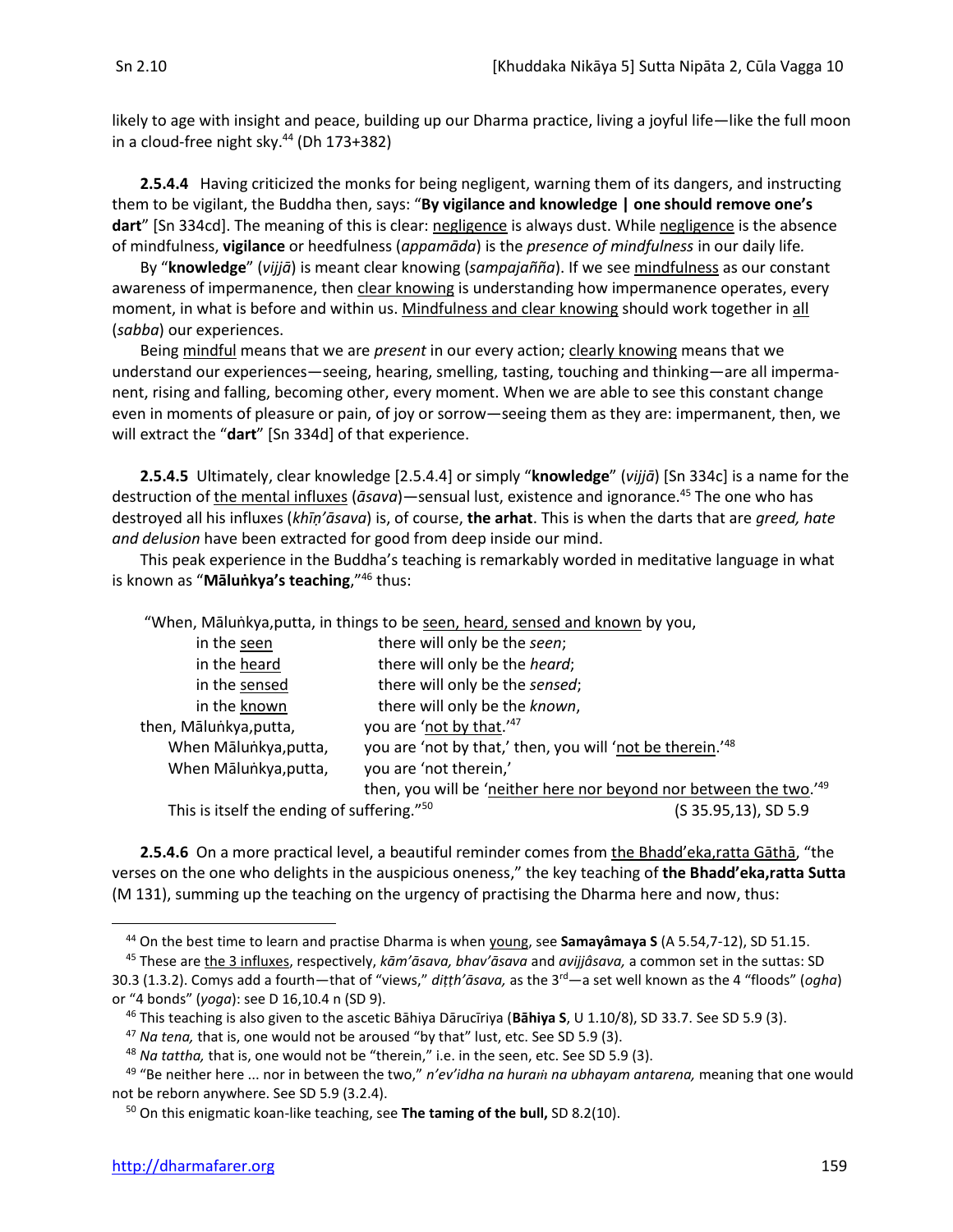| Let one not pursue [not dwell on] the past,                                                        | nor hold fond hope for the future.                                    |
|----------------------------------------------------------------------------------------------------|-----------------------------------------------------------------------|
| for what is past has passed away,                                                                  | and the future has not yet come.                                      |
| Only this present state                                                                            | (as it arises) one sees that with insight;                            |
| invincible, unshakable,                                                                            | having known that, let one be sure of it,                             |
| Work at the task this very day!                                                                    | Who knows, death would come tomorrow?                                 |
| For, there is no bargaining whatsoever                                                             | with death's great horde.                                             |
| One who dwells thus ardently,<br>he is bhaddeka, ratta [who delights in<br>says the peaceful sage. | relentlessly, day and night $-$<br>the auspicious oneness (of mind)], |
|                                                                                                    | (M 131, 3+10-13), SD 8.9; cf Dh 348                                   |

**2.5.4.7** The Uṭṭhāna Sutta culminates with an allusion to the attaining of **arhathood**, the final end of the path that both the Buddha and the arhats have reached. The Buddha's awakening and the arhats' awakening are the exact same one—freedom is freedom to anyone who is free, without any difference. Historically, the Buddha comes first, discovers and declares the path of awakening, which the disciples follow.<sup>51</sup>

At the end of the Uṭṭhāna Sutta, the 500 monks feel a sense of spiritual urgency (*saṁvega*) and practise just as the Buddha has taught them. They all cultivate insight and, in due course, become arhats.

### **3** Related suttas

#### **3.1 SUTTAS RELATED TO SLEEP**

#### **3.1.1 Negative aspects of sleep**

**3.1.1.1 The Appam Supati Sutta** (A 5.137) astutely observes these 5 kinds of people who keep awake at night, sleeping very little, that is, (1) a woman who is after a man, (2) a man who is after a woman, (2) a thief intent on stealing, (4) a king engaged in royal duties, and (5) a monk intent on cutting off the bonds. There is a bit of irony here: we expect that "not sleeping" is a bad thing, as clearly is the case for the first four kinds of people. But the 5<sup>th</sup> and last person is a meditator who does not sleep, or sleeps just enough, since he is working for awakening here and now. (A 5.137/3:156), SD 103.11.

**3.1.1.2 The Muṭṭha,sati Sutta** (A 5.210) warns us of the 5 dangers of falling asleep unmindfully and without clear knowing:

| (1) one has troubled sleep;        | dukkham supati          |                                             |
|------------------------------------|-------------------------|---------------------------------------------|
| (2) one has trouble rising;        | dukkham patibujihati    |                                             |
| (3) one has bad dreams;            | pāpakam supinam passati |                                             |
| (4) the deities do not protect one | evata na rakkhati       |                                             |
| (5) one (a male) emits semen.      | asuci muccati           | $(A 5.210/3:251)$ , SD 103.12 <sup>52</sup> |

The significance of such advice may be understood as follows:

- (1) We do not have good or sufficient rest, and our health is affected.
- (2) We are not able to rise early, well rested, for our practice or chores. We lose time.

<sup>51</sup> See **Sambuddha S** (S 22.58), SD 49.10.

<sup>52</sup> Also at V 1:295,14-24.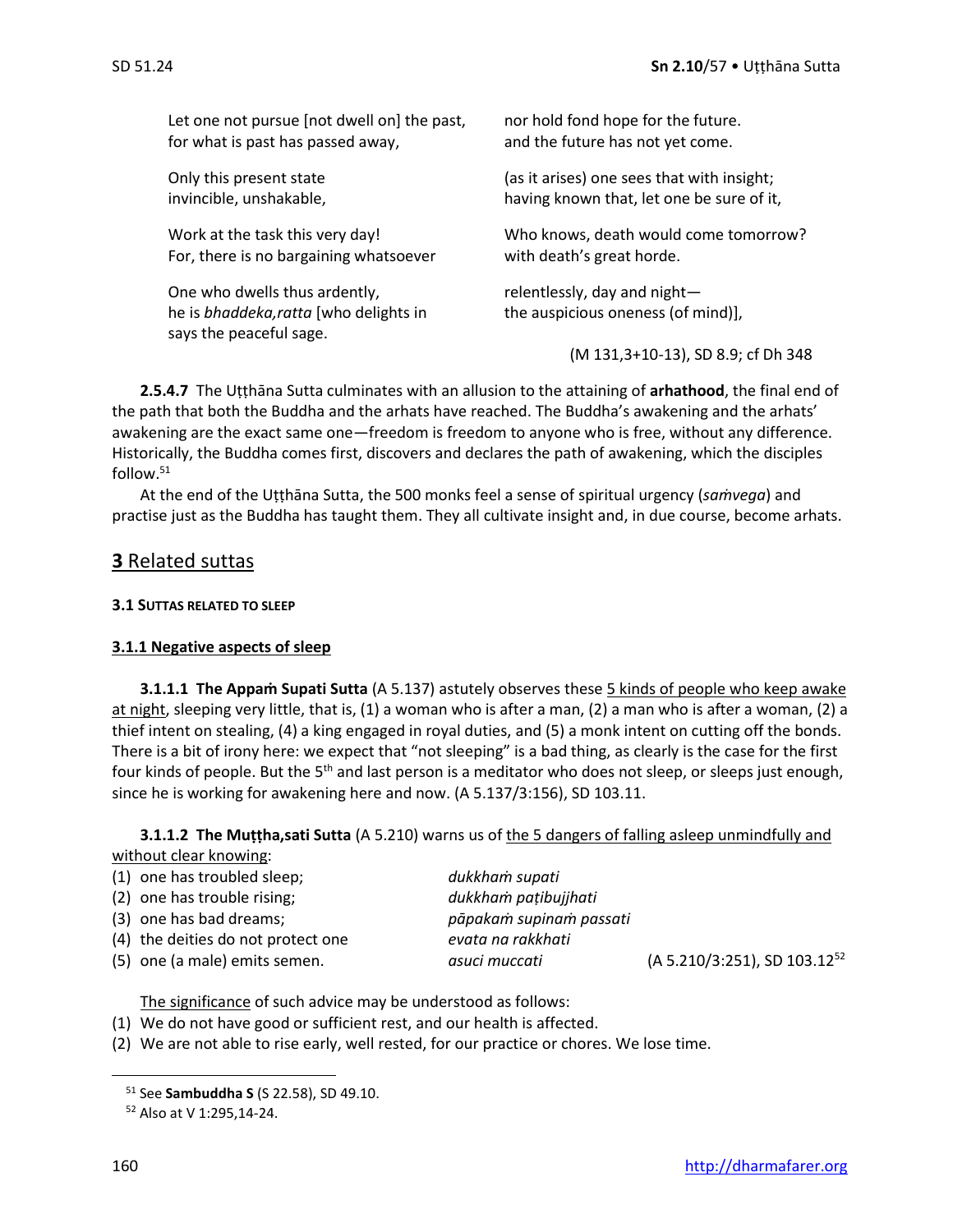- (3) Our bad dreams reflect a troubled mind, especially just before falling asleep.
- (4) This is probably a culture-based way of saying that we, the sleeper, may be showing symptoms of personal trouble or illness.
- (5) The wet dream probably means that we have erotic dreams or the result of body chemistry, especially in a mature male. 53

**3.1.1.3 The Soppa Sutta** (A 6.17) records how one evening, in Jeta,vana, the Buddha and some great arhats and Ānanda, sit together throughout the night (that is, until dawn). Then, when the Buddha rises and leaves for his own quarters (for his solitary meditation), so do other great elders.

However, the novice monks, those newly ordained, continued sleeping in the assembly-hall until sunrise. The Buddha, with his divine eye, notices this. He goes to the assembly-hall and admonishes the novice monks, thus:

A head-anointed kshatriya rajah (*rājā lhattiyo muddhā,vasitto*), beloved of his people, is diligent and sleeps little; so, too, a royal officer (*ratthiko*), a family heir (*pettanika*), a general (*senāpatika*), a village headman (*gāmaṇī*), or a guild-master (*pūga,gāmaṇika*). The idea here is that these people in responsible positions are diligent in the tasks so that they benefit their charge and are loved and respected in return (A 6.17/3:298-301), SD 92.9.

#### **3.1.2 When sleep is better**

**3.1.2.1 The Āditta,pariyāya Sutta 2** (S 35.235) <sup>54</sup> is a discourse, like the Āditta,pariyāya Sutta 1 (S 35.28), that applies the imagery of fire (*āditta,pariyāya*) to admonish us not to get caught up with being sensually attached to any of our sense-experiences. The Buddha tells us that it is better to burn up the physical sense-faculties than to be enticed into being drawn and attached to them as sense-objects. However, in the 6<sup>th</sup> sense-faculty—the mind—the Buddha declares that it is better to "sleep" than to be sensually attached to it.

**3.1.2.2** Here is a summary of **the Āditta,pariyāya Sutta 2** (S 35.194):

It is better that the eye, the ear, the nose, the tongue, and the body, be blotted out (*sampalimaṭṭhaṁ*) by a hot glowing blazing iron peg (*ayo,salākā*) or sword (*tiṇha*) than for us to grasp any of their signs or features of the respective sense-objects.<sup>55</sup> In the case of the mind, <u>it is better to sleep</u> than for us to grasp any sign or feature of a mind-object. (Such a grasping is always rooted in lust, ill will or ignorance, which will bear unwholesome fruits.)

For, if consciousness were to remain clinging to the gratification in the sign or feature, and we were to die at that moment, then, it is possible that we will go to one of two destinies: hell or the animal womb.

"**Sleep** (*sutta*) is better, bhikshus. For, bhikshus, sleep is barren to life itself. It is fruitless to life. It is dulls life, I say. Indeed, to think such thoughts would make one fall under the power of such thoughts, so that one would even break up the sangha!"<sup>56</sup>

<sup>&</sup>lt;sup>53</sup> This is merely a statement of fact, and advice for "good sleep." A wet dream is not an offence even for a monastic, but masturbation is, as stated in **Saṅgh'ādi,sesa 1** (V 3:110).

<sup>54</sup> **Āditta,pariyāya S 1** (S 35.28), SD 1.3, is the famous 3rd discourse of the Buddha that brought arhathood to the fire-worshipping Kassapa brothers (Mv 1.2.1 @ V 1:34 f; J 1:82, 4:180).

<sup>55</sup> *Na tv-eva cakku,viññeyesu rūpesu … sota,viññeyyesu saddesu … ghāna,viññeyesu gandhesu …* 

<sup>56</sup> *Varaṁ bhikkhqave suttaṁ. Suttaṁ kho panâham bhikkhave vañjhaṁ jīvitānaṁ vadāmi, aphalaṁ jīvitānaṁ vadāmi, momūhaṁ jīvitānaṁ vadāmi, na tv-eva tathā,rūpe vitakke vitakkeyya yathā,rūpānaṁi vitakkānaṁ vasaṁ, gato saṅgham bhindeyya.* The import is that causing a schism in the sangha is a heinous karma with immediate effect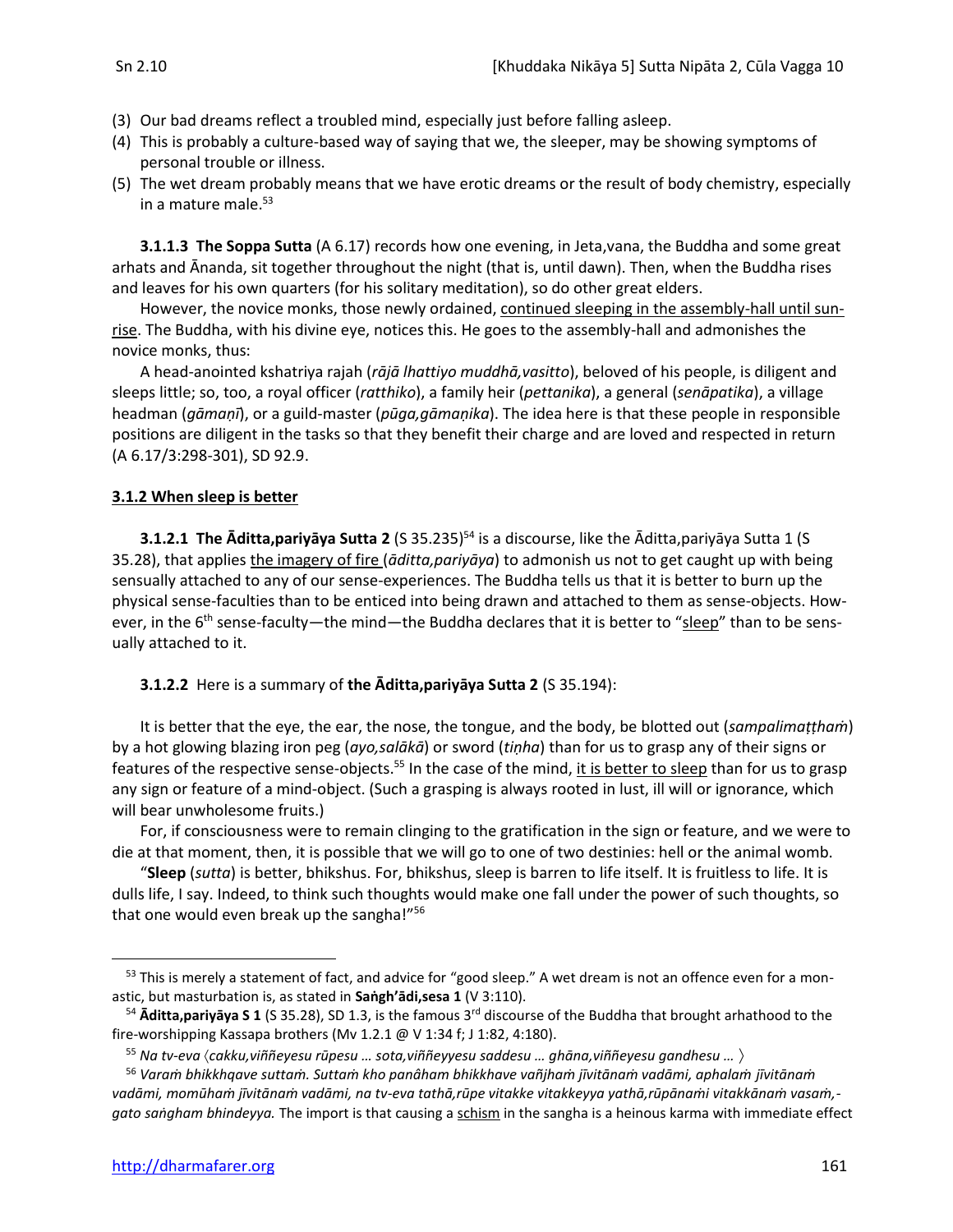Understanding thus, we should rather only attend to this reality: that the sense-faculty (eg, the eye) is impermanent; the sense-object (eg, a visual object) is impermanent; the sense-contact is impermanent; the feeling arising with that contact—pleasant, painful or neutral—is impermanent.<sup>57</sup> Properly done, revulsion arises, then dispassion; with that, the mind is freed, and the knowledge, "It is free!" Our work is done; there is no rebirth or karma—this is awakening and arhathood.<sup>58</sup>

#### **3.1.3 The Buddha sleeps well**

**3.1.3.1 The (Buddho'ti) Sudatta Sutta** (S 10.8) recounts Anātha,piṇḍika's first meeting with the Buddha in the Cool Grove (*sīta,vana*), outside Rāja,gaha. Upon hearing, "The Buddha, it is said, has arisen in the world!" (*buddho kira loke uppanno'ti*), Anātha,piṇḍika wants to meet the Buddha at once. However, as it is late, he feels it is not the right time to do so, and instead to do it early the next morning.

That night, however, Anātha,piṇḍika is so excited about the meeting that he is unable to sleep well. He gets up three times thinking it is morning. Before dawn, despite being terrified as he walks through the charnel ground—a short cut from the city to Sīta,vana—Anātha,piṇḍika braves on. As he approaches Sīta,vana, the Buddha is walking back and forth for his morning exercise.

The Buddha sees Anātha,piṇdika and declares, "Come, Sudatta!" Sudatta is Anātha,piṇḍika's personal name, known only to him. He is clearly impressed and elated. He at once bowed at the Buddha's feet and says, "I hope, bhante, that the Blessed One slept well"<sup>59</sup>

The Buddha then replies:<sup>60</sup>

| S 840 | The brahmin, fully quenched,<br>who clings not to sensual pleasures, | ever, indeed, sleeps happily,<br>cool, life-fuel gone. |
|-------|----------------------------------------------------------------------|--------------------------------------------------------|
| S 841 | Cut off are all dependence,<br>the peaceful sleeps happily,          | the heart's care removed,<br>whose mind has won peace. |

(S 10.8/1:212), SD 87.10

**3.1.3.2 The (Hatthaka) Āḷavaka Sutta** (A 3.34) records a meeting between Hatthaka Āḷavaka, prince of Āḷavī. The Buddha is sitting on some leaves beside a cattle-track in a simsapa forest on a cold wintry day. Āḷavaka asks the Buddha the same question as the one that Anātha,piṇḍika asks the Buddha on their first meeting: ""I hope, bhante, the Blessed One slept well."

Hatthaka adds that the weather is cold, and the Buddha is sleeping in the open, thinly robed—how can he have slept well! The Buddha then explains to Hatthaka that even though one may live in a very comfortable and luxurious palace, but the heart burns with lust, with hate, with delusion—how could such a person ever sleep happily!

As for the Buddha he has abandoned all the 3 unwholesome roots. Hence, he sleeps happily. At the end of the Sutta, the Buddha utters the same verses that he says to Anātha,piṇḍika in **S 10.8** [3.1.3.1], thus: $61$ 

(*ānantarika kamma*) that arises only from the mind, not any of the physical senses. Hence, sleep seems to be a much safer alternative.

<sup>60</sup> The Buddha utters these same 2 verses to Hatthaka Āḷavaka: **(Hatthaka) Āḷavaka S** (A 3.34,13), SD 4.8.

<sup>57</sup> S 35.194/4:168-171 [S:Jackson 2014, 4:168-171] (SD 72.16); Vism 1.100/36.

<sup>58</sup> This last para is a summary of *viveka,nissita* formula: see *Viveka,nissita*, SD 20.4.

<sup>59</sup> *Kacci bhante bhagav sukhaṁ asayitthâti.* The verb *asayittha,* "he slept" is the aor 3rd sg of *seti* or *sayati,* "he sleeps, he lies (down)"; however, it obliquely means "to live, to dwell, to behave." For example *dhamma,crī sukha seti,* "The Dharmafarer dwells happily" (Dh 169). On the Buddha's dhyana as his "great high heavenly couch," see **Venāga,pura S** (A 3.63,5), SD 21.1.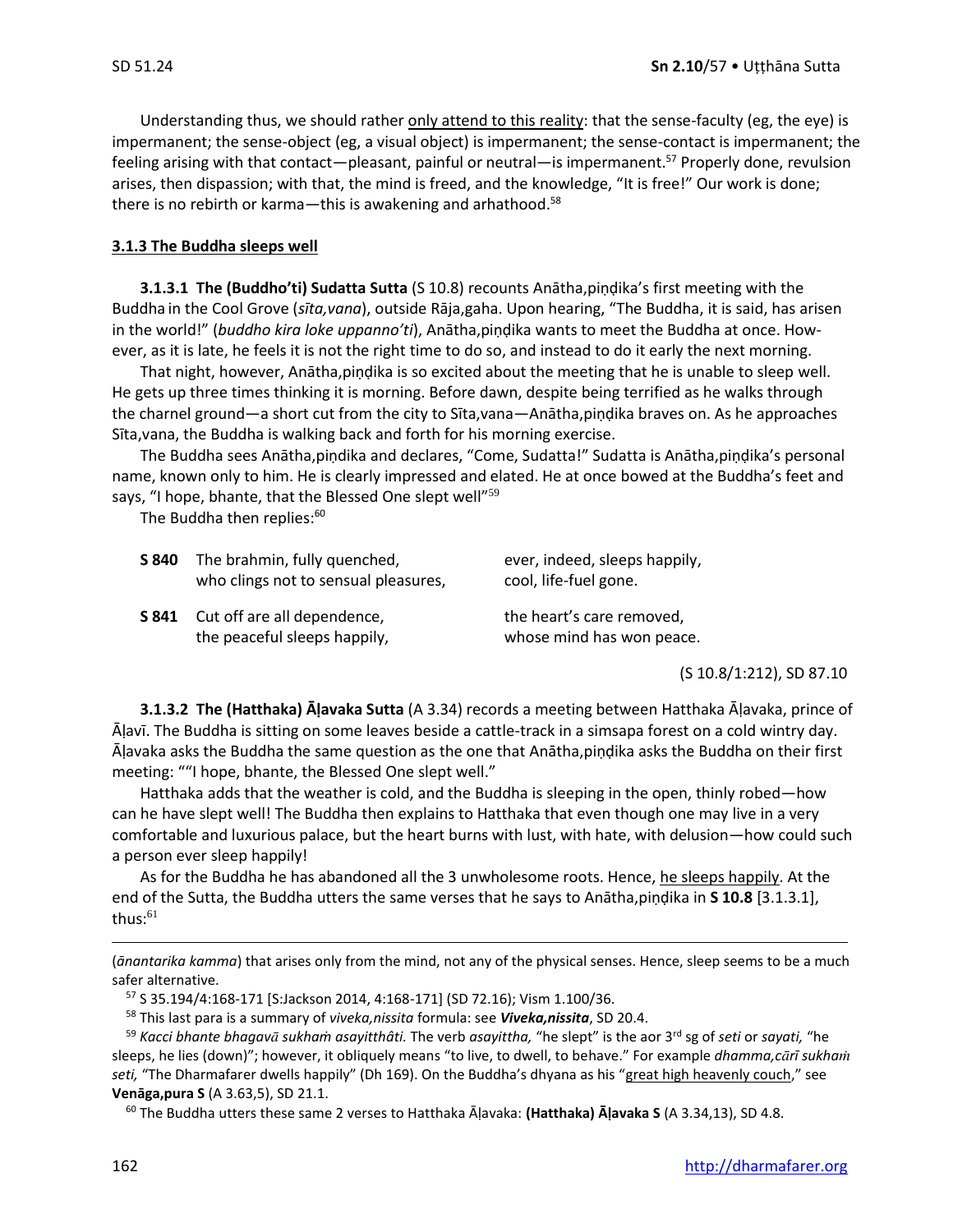| Sabbadā ve sukham seti<br>brāhmaņo parinibbuto<br>yo na lippati kāmesu<br>sīti, bhūto nirūpadhi   | The brahmin fully quenched<br>ever indeed sleeps happily,<br>who clings not to sensual pleasures,<br>cool, life-fuel gone. <sup>62</sup> | b<br>а                     |
|---------------------------------------------------------------------------------------------------|------------------------------------------------------------------------------------------------------------------------------------------|----------------------------|
| Sabba āsattiyā chetvā<br>vineyya hadaye daram<br>upasanto sukham seti<br>santim papuyya cetaso'ti | Cut off are all dependence,<br>the heart's care removed,<br>the peaceful sleeps happily,<br>whose mind has won peace.                    | (A 3.34/1:136-138), SD 4.8 |

 $-$ 

# **Uṭṭhāna Sutta** The Rousing Discourse

Sn 2.10

For commentaries on the verses, see **(2.5)**.

| 1              | Utthahatha nisīdatha <sup>63</sup><br>ko attho supitena <sup>64</sup> vo<br>āturānam hi kā niddā<br>salla, viddhāna <sup>65</sup> ruppatam <sup>66</sup> | [F59]<br>$[58]$ | 331 | Rise up! Sit up!<br>What good to you is sleeping?<br>What sleep is there for the afflicted,<br>pierced by a dart, injured?                       |             | [2.5.1]      |
|----------------|----------------------------------------------------------------------------------------------------------------------------------------------------------|-----------------|-----|--------------------------------------------------------------------------------------------------------------------------------------------------|-------------|--------------|
| $\overline{2}$ | Utthahatha nisīdatha<br>daļham sikkhatha santiyā<br>mā vo pamatte viññāya<br>maccu, rājā <sup>67</sup> amohayittha <sup>68</sup> vasânuge                |                 | 332 | Rise up! Sit up!<br>Train yourself hard for peace.<br>Let not the King of Death, knowing you<br>to be heedless, delude you to follow his will! c |             | [2.5.2]<br>d |
| 3              | Yāya devā manussā ca<br>sitā <sup>69</sup> titthanti atthikā<br>tarath'etam visattikam <sup>70</sup>                                                     |                 |     | Cross over this attachment,<br>stuck to which, gods and humans<br>remain wanting.                                                                | $[2.5.3]$ C | a<br>b       |

<sup>61</sup> The Buddha utters these same 2 verses to Anātha,piṇḍika at their first meeting: **(Buddho'ti) Sudatta S** (S 10.8), SD 87.10; SD 51.24 (3.1.3.1). Cf **Cūḷa Dukkha-k,khandha S** (M 14,21 f/1:94), SD 4.7.

62 "Life-fuel is gone," *nirūpadhi.*

<sup>63</sup> See Tha:N 195 n441.

<sup>64</sup> *Supita* is past part of *supati,* "to sleep," used as an action n. See Tha:N 129 n36; Thī:N 115 n261; Dh:N 89 n104; H Hendricksen, *Syntax of the Finite Verb-forms of Pāli,* Copenhagen, 1944:152 f.

<sup>65</sup> *Viddhāna*, "pierced," poetic ger of *vijjhati,* "to pierce; to shoot an arrow" (J 6:77). Its loss of terminal -*ṁ* is metri causa (mc), ie, to give it a short syllable to keep the rhythm.

<sup>66</sup> *Ruppataṁ* (= *ruppato,* S 9.2/1:198,8) (√RUP, to destroy; see PED: *ruppati* & *lumpati*) is a case of *l/r* alternation: see *kira* (Sn 357); *ruppa(n)ti* (Sn 767, 1121; *rajassira* (Sn 980). Cf *ruppati* (Sn 767d); *ruppanti* (Sn 1121b).

<sup>67</sup> Fausboll (Fsb) excludes *maccurājā* metri causa, but this still leaves a 9-syllable line (*pāda*). Ee prefers to exclude the closing *-ttha vasānuge* (Sn:Ee 58 n3). H Smith takes this as a case of "Śloka rhythm continued" (SnA:H 642,41), where the ref should read (Sn) 332d.

<sup>68</sup> Be:Phayre *amohittha*; Ce *amosayiṭṭha;* Be Ee Se *amohayittha.*

<sup>69</sup> *Sitā* (pl)*,* past part of *sayati* ("to lean on; be supported by"; only in *sita* here, and prep cpd *nissayati,* "to lean on, rely on, pursue, Sn 798): (1) (lit) stuck in or to: *hadaya salla* (Sn 938); Nc 412; (2) (fig) reclining, resting, depending